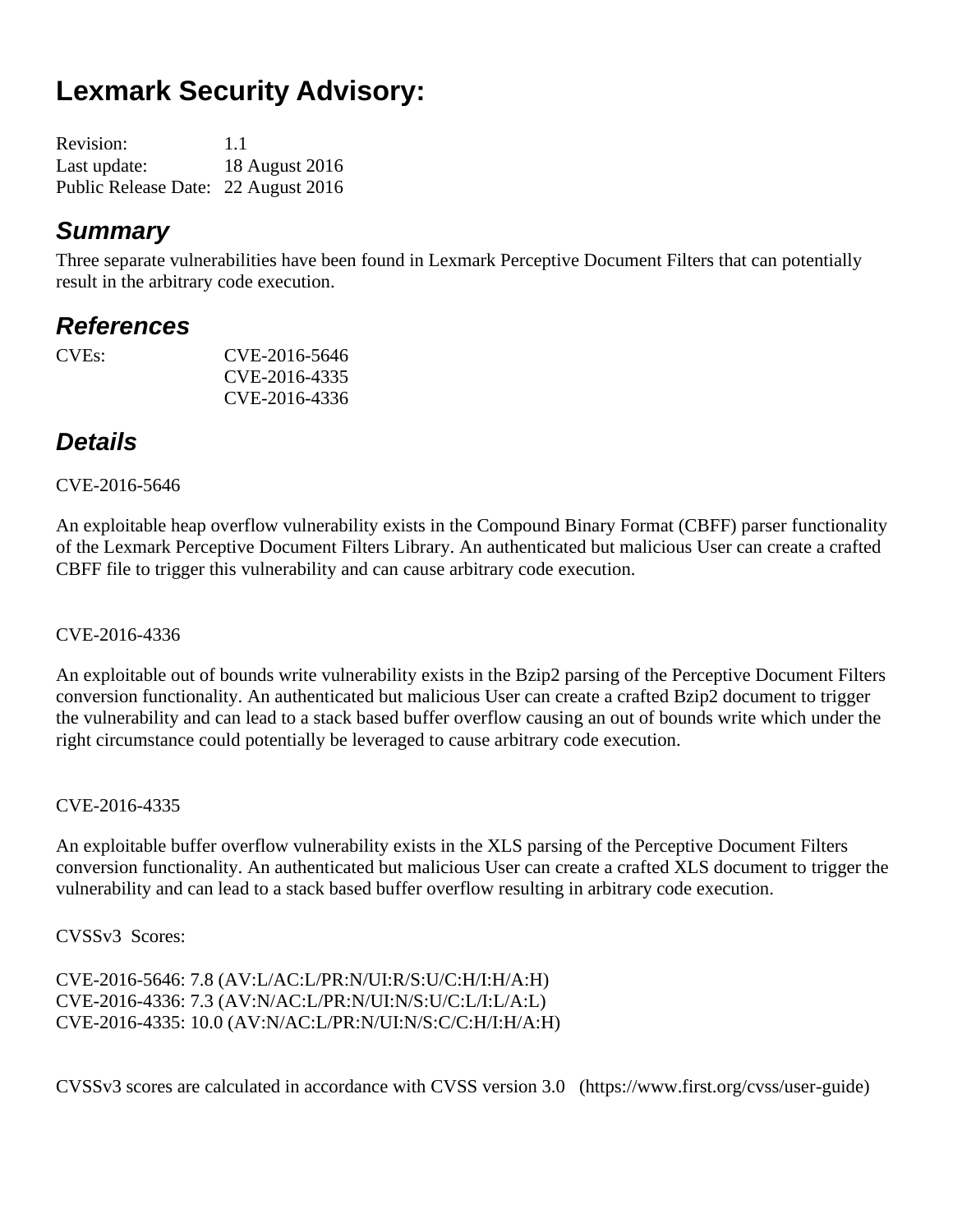## *Impact*

The vulnerabilities can lead to the execution of arbitrary or potentially malicious code on systems running the affected products

# *Affected Products*

| Lexmark Product                                                 | <b>Affected</b><br><b>Releases</b> | <b>Fixed Releases</b>                |
|-----------------------------------------------------------------|------------------------------------|--------------------------------------|
| <b>Perceptive Document Filters</b>                              | 11.3 and previous                  | 11.3 Build 2228 released<br>8/8/2016 |
| <b>File Conversion Component</b>                                | $1.5.3$ and<br>previous            | 1.5.4 released 8/15/2016             |
| Perceptive Experience Content Apps (File Conversion<br>Service) | $3.0.1$ and<br>previous            | patch available by 8/31/2016         |
| Perceptive Intelligent Capture                                  | 5.6 and 5.7                        | patch available by ~8/31/2016        |

## *Workarounds*

Lexmark recommends the following actions:

#### **Perceptive document filters:**

Apply patch as described in the patch release documentation.

#### **File Conversion Component:**

Apply patch as described in the patch release documentation.

#### **Perceptive Experience Content Apps (File Conversion Service)**

Specific file types can be prevented from being rendered by the Perceptive Experience interface, thus avoiding the use of the File conversion Service contained in the app, by adding the vulnerable file types to the "norenditionfiletypes" property in the config.json file. (file types: .xls, .cbff, .BZip2)

See: Perceptive Experience Content Apps (Installation and Setup Guide) page 11 and 12.

Located at: https://docs.lexmark.com/Experience/en\_US/x.x/CA/Print/Perceptive\_Experience\_Content\_Apps\_Installation Guide\_x.x.pdf

Apply patch as described in the patch release documentation, when available, and reverse the config.json property settings.

#### **Perceptive Intelligent Capture:**

Two workarounds are available for Perceptive Intelligent Capture: